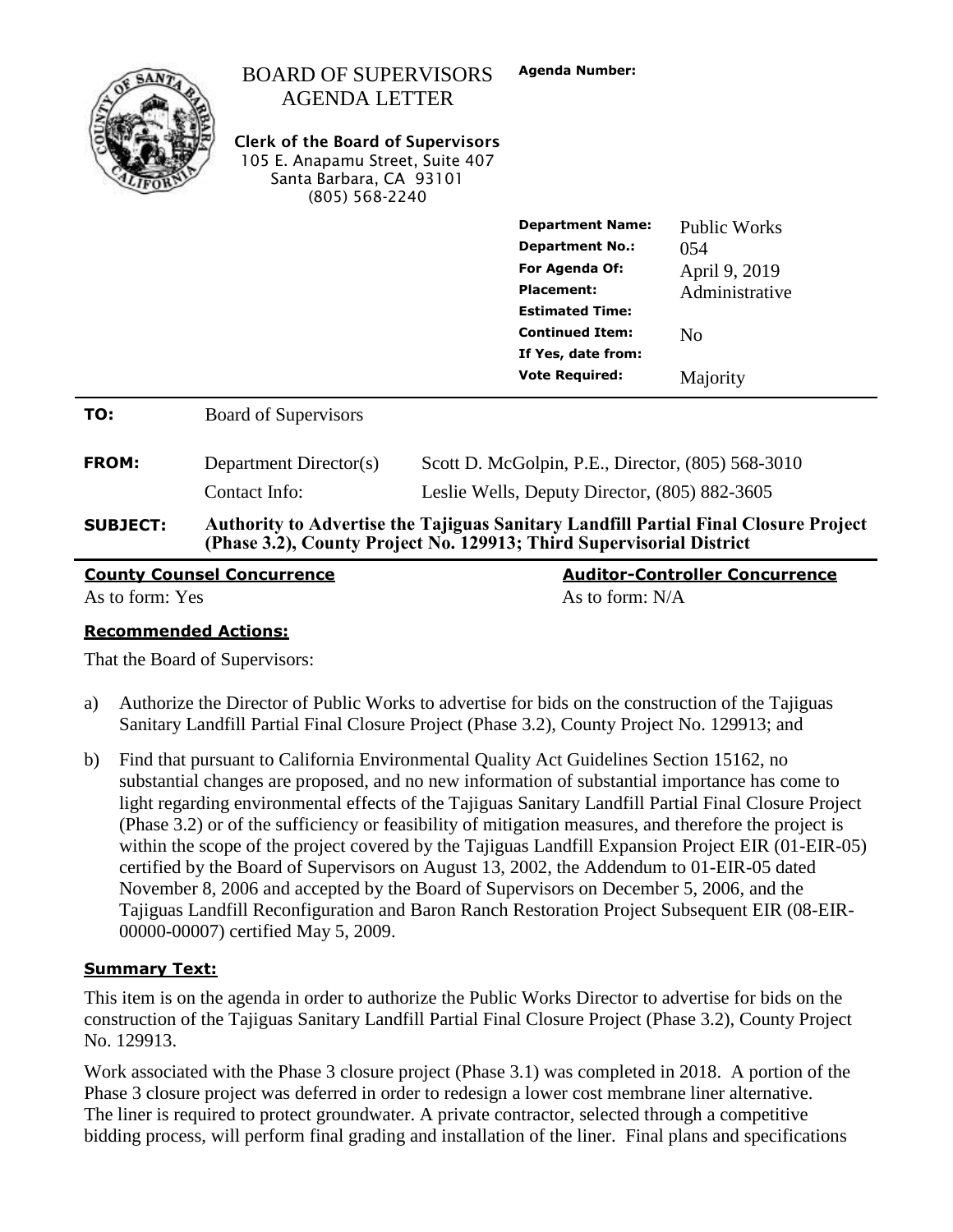Subject: Authority to Advertise the Tajiguas Sanitary Landfill Partial Final Closure Project (Phase 3.2), County Project No. 129913; Third Supervisorial District Agenda Date: April 9, 2019 Page 2 of 3

will be brought to your board for approval at a later date along with a construction contract for your authorization. Currently, construction is anticipated to begin in July 2019.

# **Background:**

Pursuant to California Code of Regulations, Title 27 requirements, solid waste disposal facilities are required to close areas of the facility that have reached their final fill volume and elevation. This closure project is to be conducted in accordance with a state mandated written closure plan.

The written closure plan for Tajiguas Sanitary Landfill was prepared by SWT Engineering, Inc. in March 2015 and subsequently amended in November 2015, 2017, and 2018. The amended closure plan received approvals from the California Department of Resources Recycling and Recovery in January 2019 and is under review at the Central Coast Regional Water Quality Control Board. The closure project is divided into five phases. Phases 1 through 3.1 have been completed with certifications issued by Geo-Logic Associates, Inc. Phase 3.2 will be constructed this summer while the final phase is scheduled to be completed after the landfill reaches final capacity.

The project involves the placement of the landfill's engineered final cover system, modifications to the landfill's gas collection and control system, modifications to the drainage and erosion control systems, and the installation of the final cover re-vegetation. Phase 3.2 construction is anticipated to start shortly after authorization of the contract in July 2019 and will be completed in approximately four months.

The approval to advertise for the construction of the partial final closure project is an administrative action that is part of the implementation of the approved landfill expansion project and approved landfill construction. Landfill construction, operation, environmental protection and monitoring systems, and closure activities were analyzed in the Environmental Impact Report (01-EIR-05) for the Tajiguas Landfill Expansion Project certified by the Board of Supervisors on August 13, 2002, as modified by an Addendum to 01-EIR-05 prepared on November 8, 2006 and accepted by the Board of Supervisors on December 5, 2006, and the Subsequent EIR (08-EIR-00000-00007) for Tajiguas Landfill Reconfiguration and Baron Ranch Restoration Project certified on May 5, 2009. This Project is consistent with the project description analyzed in these environmental documents. The documents are available for review at [http://cosb.countyofsb.org/pwd/pwrrwm.aspx?id=46873.](http://cosb.countyofsb.org/pwd/pwrrwm.aspx?id=46873)

## **Fiscal and Facilities Impacts:**

## Budgeted: Yes

The Resource Recovery and Waste Management Division Enterprise Fund will fully fund the project. Costs for this project include design, construction, construction management, construction quality assurance, and regulatory compliance monitoring which are to be incurred in fiscal year 19/20.

### **Fiscal Analysis:**

**Narrative:** Funding for the Engineering Design Services Contract has been budgeted in the Resource Recovery and Waste Management Enterprise Fund 1930 FY 19/20. To preserve the competitive bidding process for public contracts, bid results and construction costs for this project will be provided when the construction contract comes before your Board for approval.